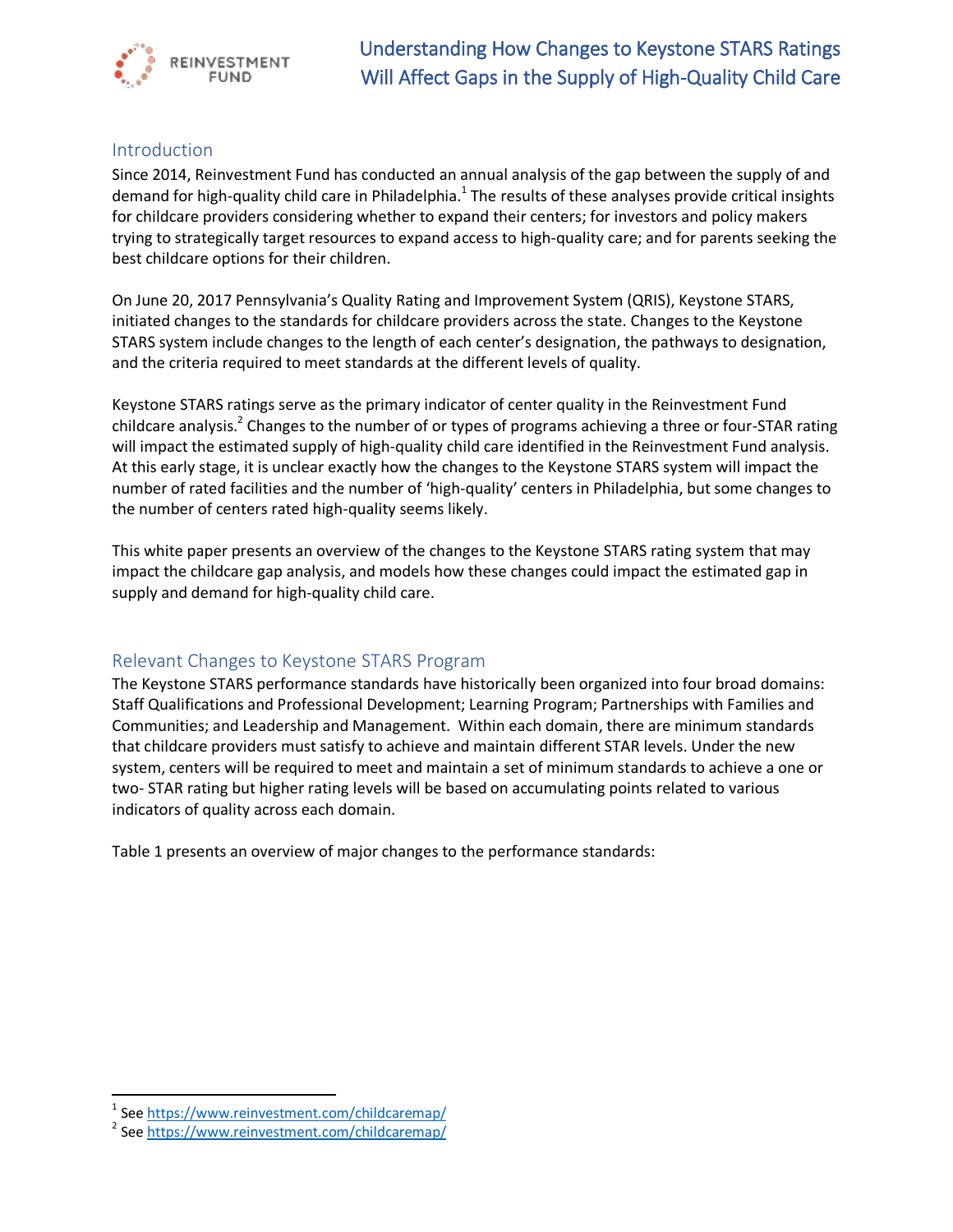|--|

| <b>Element</b>                          | <b>Summary of Change</b>                                                                                 | Old System                                                                                                                                 | <b>New System</b>                                                                                                                                                               |
|-----------------------------------------|----------------------------------------------------------------------------------------------------------|--------------------------------------------------------------------------------------------------------------------------------------------|---------------------------------------------------------------------------------------------------------------------------------------------------------------------------------|
| Program<br>Participation                | Rating participation will be<br>the default option for all<br>licensed centers.                          | Licensed centers that did not<br>choose to be rated were<br>designated "unrated."                                                          | All licensed centers automatically<br>achieve 1-STAR rating.                                                                                                                    |
| Designation<br>Terms                    | Center ratings will be<br>updated less frequently.                                                       | Rating designations were<br>updated each year.                                                                                             | Rating designations persist for three<br>years unless centers submit<br>documentation supporting a change<br>in rating.                                                         |
| Rating<br>Methodology                   | Moving from minimum<br>standards to a point-based<br>system.                                             | All ratings based on meeting<br>a cumulative set of criteria.                                                                              | Level 1 and 2 ratings based on<br>meeting cumulative criteria. Level 3<br>and 4 ratings based on accumulating<br>points related to indicators of<br>quality in each domain.     |
| <b>Standards</b><br>Structure           | Centers will be able to use<br>different criteria to achieve<br>a 3 or 4-STAR rating.                    | All 3 and 4-STAR centers met<br>the same minimum criteria<br>to achieve their rating.                                                      | Centers that meet required criteria<br>for level 1 and 2 can select from<br>multiple pathways to accumulate<br>enough points in each domain to<br>achieve a 3 or 4-STAR rating. |
| Use of<br>Alternative<br>Accreditations | Centers can use alternative<br>accreditation standards to<br>achieve a 4-STAR ratings.                   | <b>STARS standards were</b><br>constructed to overlap with<br>some alternative<br>accreditations                                           | Holding select alternative<br>accreditations automatically<br>qualifies centers for a 4-STAR rating<br>(i.e., NAEYC, NAFCC, Montessori,<br>Head Start, COA/OST).                |
| <b>Staff</b><br>Qualifications          | Scoring will reward post-<br>secondary enrollment and<br>graduation rather than<br>credit accumulation.  | Centers were rewarded for<br>having staff accumulate a<br>minimum number of post-<br>secondary credits in courses<br>related to childcare. | Centers receive points towards 3 or<br>4-STAR ratings based on percentage<br>of staff enrolled or completing ECE<br>focused post-secondary academic<br>programs.                |
| Staff<br>Professional<br>Development    | Center directors will have<br>more discretion to develop<br>professional development<br>plans for staff. | Center staff required to<br>fulfill minimum professional<br>development hours.                                                             | Center directors have more<br>discretion to select professional<br>development activities for their<br>staff.                                                                   |

# Implications for Gap Analysis

 $\overline{a}$ 

The changes described in Table 1 will likely have three implications for Reinvestment Fund's childcare analysis.

**Stability Across Annual High-Quality Estimates.** The new rating system will lead to more stability in center ratings across years. Under the previous system, STAR ratings were updated annually for every center. In the past, this led to moderate fluctuation in the supply of high-quality child care each year as centers moved up or down the rating scale. Under the new system, centers will maintain the same rating for three years unless they take proactive steps to document programmatic changes that qualify them to improve their rating or an issue arises that requires them to move down or suspend their STAR rating.

**Variation Within the Definition of High-Quality.** The new rating system provides more discretion for program directors, but increases the potential for variations in quality among high-quality programs. The

<sup>&</sup>lt;sup>3</sup> Adapted from: http://ecactioncollective.org/index.php/blog/221-keystone-stars-ch-ch-ch-changes; [http://www.pakeys.org/uploadedContent/Docs/STARS/Revisioning/Keystone%20STARS%20Performance%20Stand](http://www.pakeys.org/uploadedContent/Docs/STARS/Revisioning/Keystone%20STARS%20Performance%20Standards%20-%2006.07.2017.pdf) [ards%20-%2006.07.2017.pdf](http://www.pakeys.org/uploadedContent/Docs/STARS/Revisioning/Keystone%20STARS%20Performance%20Standards%20-%2006.07.2017.pdf)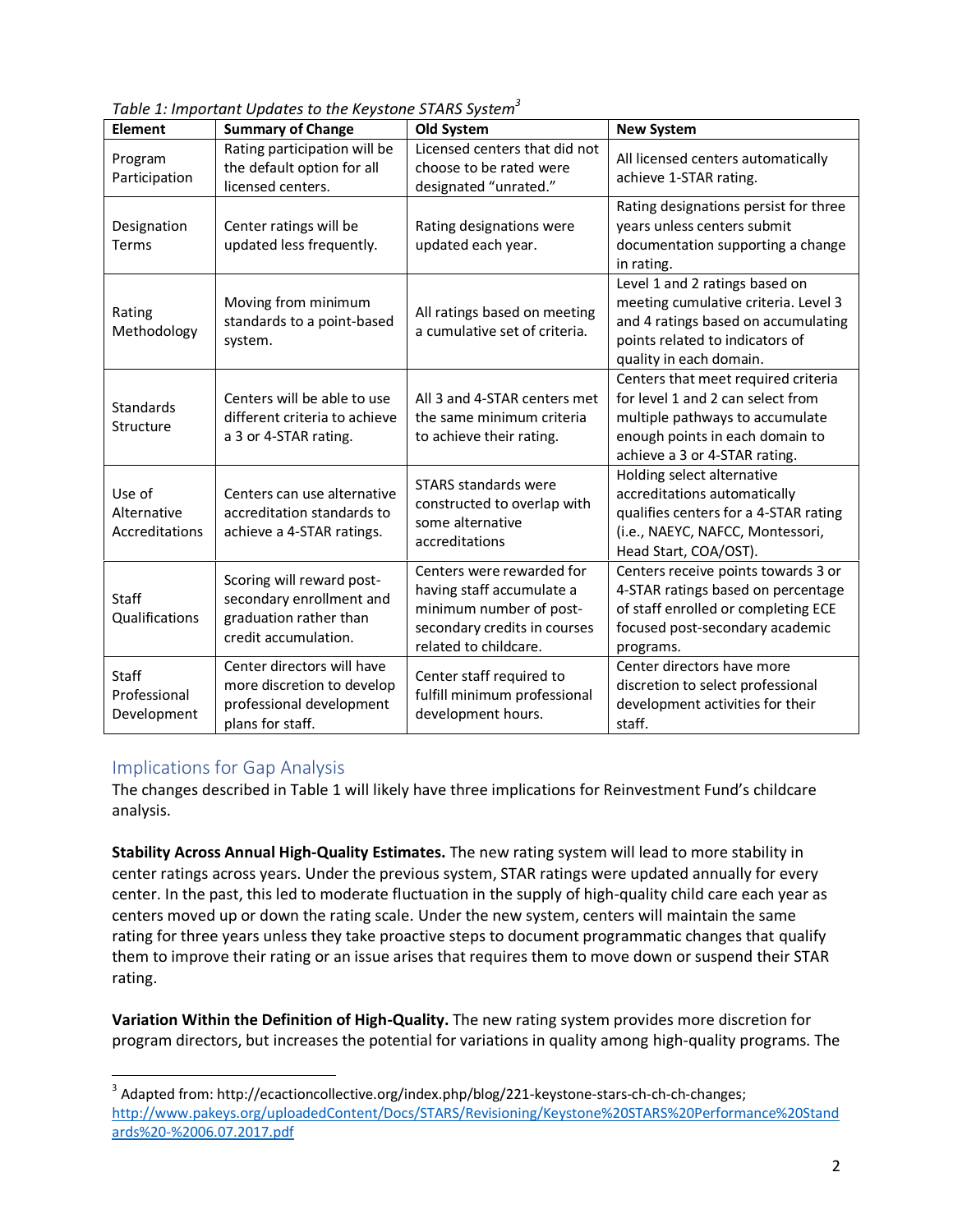gap analysis identifies all centers rated three or four-STARs as high-quality centers. Under the old rating system, each three and four-STAR center was required to meet the same minimum standards. Although there was variation among the quality of three and four-STAR centers, each center met the same minimum quality standards.

Under the new system, centers will be able to pursue different pathways to achieve a three or four-STAR rating. If, for example, every three-STAR center pursues a different pathway, it will be less clear how similar three-STAR centers are to one another. While three and four-star centers will continue to represent the highest-quality segment of childcare providers, the differences among centers at the same rating level will grow and the differences among centers at different STAR levels will become less obvious.

The extent to which centers will pursue different pathways to a three or four-STAR rating is yet to be seen. By the end of 2018, the sector should have a better sense of whether most centers are pursuing similar paths to three and four-STAR ratings or whether each center is indeed pursuing a unique pathway to three or four-STARs. If the variability among centers rated three or four-STARs grows too great, stakeholders may need to reconsider the definition of high-quality used in the gap analysis.

**Improved Ratings for Some Existing Centers.** Changes to the rating system may lead to changes in program ratings in a number of ways. The enhanced discretion provided under the new system may encourage innovations that enhance program quality and ultimately help programs achieve a higher STAR rating. The changes to the rating standards seem unlikely to cause existing programs to lose their three or four-STAR rating, but the additional capacity required to document how programs are achieving a sufficient number of points to attain a three or four-STAR rating may discourage some directors from pursuing higher ratings.

Most concretely, recognizing alternative accreditations and changing staff qualifications to a point-based system will allow a number of existing two-STAR centers to achieve a three or four-STAR rating without making substantive changes to their staffing or programming.

# Modeling Changes to the Supply of High-quality Child Care

This section provides an estimate of how the changes described above will impact the supply of highquality child care, focusing specifically on the impact of accepting alternative accreditations. We estimate that under the new Keystone STARS rating system the estimated supply of high-quality child care in Philadelphia will increase by over 5,000 seats. This estimate should be viewed as a conservative estimate that does not account for the full scope of changes to the Keystone STARS system.

We believe that changes to the number of centers achieving three or four-STAR ratings will come primarily from changes to standards within the Staff Qualifications domain and from changes that recognize alternative accreditation. At this time, it is not possible to model the number of one or two-STAR centers that will automatically achieve three or four-STARs based on their existing staffing activities; however, we can model the number of centers that will achieve four-STARs because they hold an alternative accreditation.

To estimate how recognizing alternative accreditations will impact the number of high-quality centers, we identified existing centers without a three or four-STAR rating but that do participate in one of the following alternative accreditation programs accepted under the new rating system: National Association for the Education of Young Children (NAEYC), National Association for Family Child Care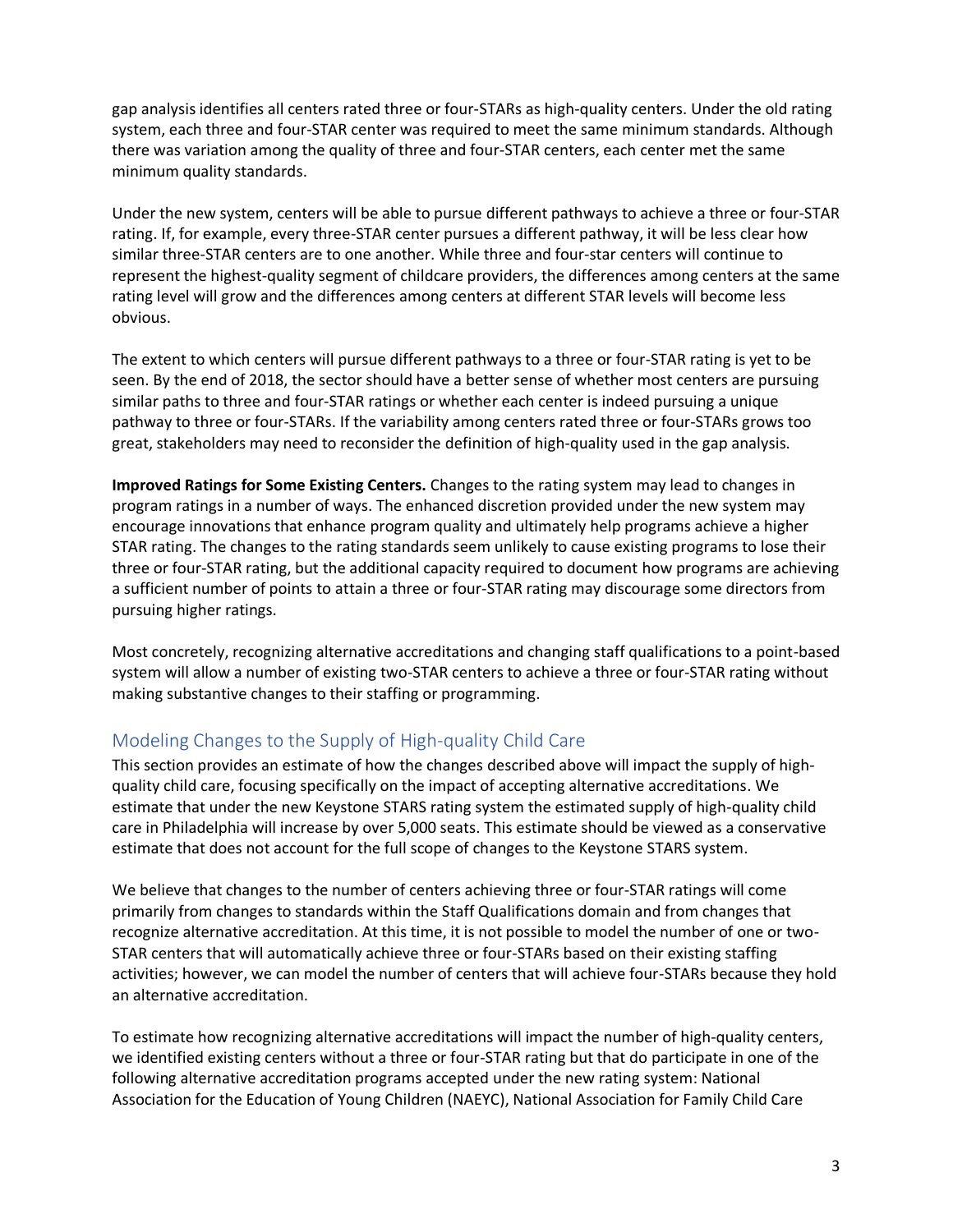(NAFCC), Montessori, and Head Start.<sup>4</sup> Because some of the standards under the former rating system were aligned to Head Start and NAEYC accreditation standards, it is possible that some centers that currently hold these accreditations were already on their way to achieving a three or four-STAR rating. However, we anticipate that changes under the new system will accelerate their progress.

Table 2 provides an estimate of how center ratings will change under the new rating system. We estimate that accepting alternative accreditations will increase the number of high-quality centers by 47% and increase the supply of high-quality seats by 23%. Most of the new high-quality supply comes from existing Head Start programs. Of the 96 centers that are set to achieve four-STARs for holding alternative accreditations, 87 are Head Start programs, 6 are Montessori programs, and 3 are NAEYC programs. These are conservative estimates that only take into consideration centers with alternative accreditations. Other existing two-STAR centers could see their ratings improve under the new system due to changes in how ratings are scored.

|                             | <b>Existing High-Quality</b> | New High-Quality Supply with      | <b>Change from Accepting</b>      |  |
|-----------------------------|------------------------------|-----------------------------------|-----------------------------------|--|
|                             | Supply, 2017                 | <b>Alternative Accreditations</b> | <b>Alternative Accreditations</b> |  |
| Number of<br><b>Centers</b> | 226                          | 332                               | +96 (47%)                         |  |
| Estimated<br>Supply         | 23,325                       | 28,652                            | +5,327 (23%)                      |  |

*Table 2: Estimated Impact of Alternative Accreditations on High-quality Supply Estimates*

The geographic distribution of this new supply of high-quality centers and its impact on estimated gaps is important as well. Figure 1 shows the location new high-quality supply that will result from changes to STAR ratings. New high-quality sites are widely distributed across the city. See Appendix A for a list of changes in high-quality child care supply by neighborhood.

Figure 2 shows how estimated high-quality supply will change under the new rating system. New four-STAR centers rated under alternative accreditation will make a notable contribution to the estimated supply of high-quality child care in the areas near Olney; in South Philadelphia; around Strawberry Mansion; and North Central.

The left panel of Figure 3 shows the estimated gap between the supply of and demand for high-quality child care under the existing rating system. The right panel shows the gap under the new rating system. Some of the largest changes in gaps occur around Juniata, in the areas around Oak Lane, and in West Philadelphia. However, in many parts of the city, the additional high quality seats created under the new rating system have a minimal impact on the gap between the supply of and demand for highquality child care.

 $\overline{\phantom{a}}$  $4$  We were unable to find information about existing centers that participate in COA. Currently all centers participating in the  $21<sup>st</sup>$  Century Community Learning program are rated as high-quality.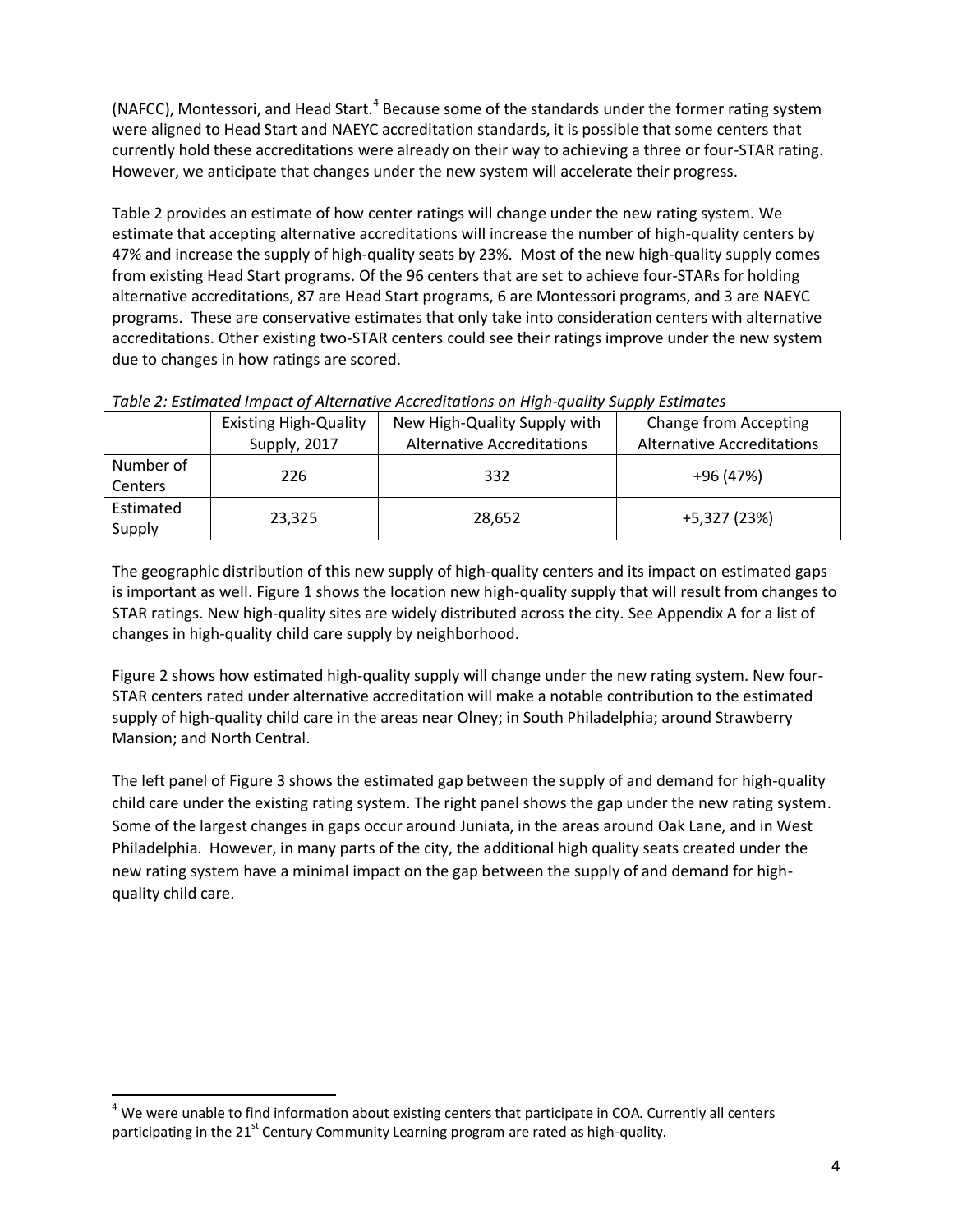

*Figure 1: Location of New High-Quality Supply from Alternative Accreditation*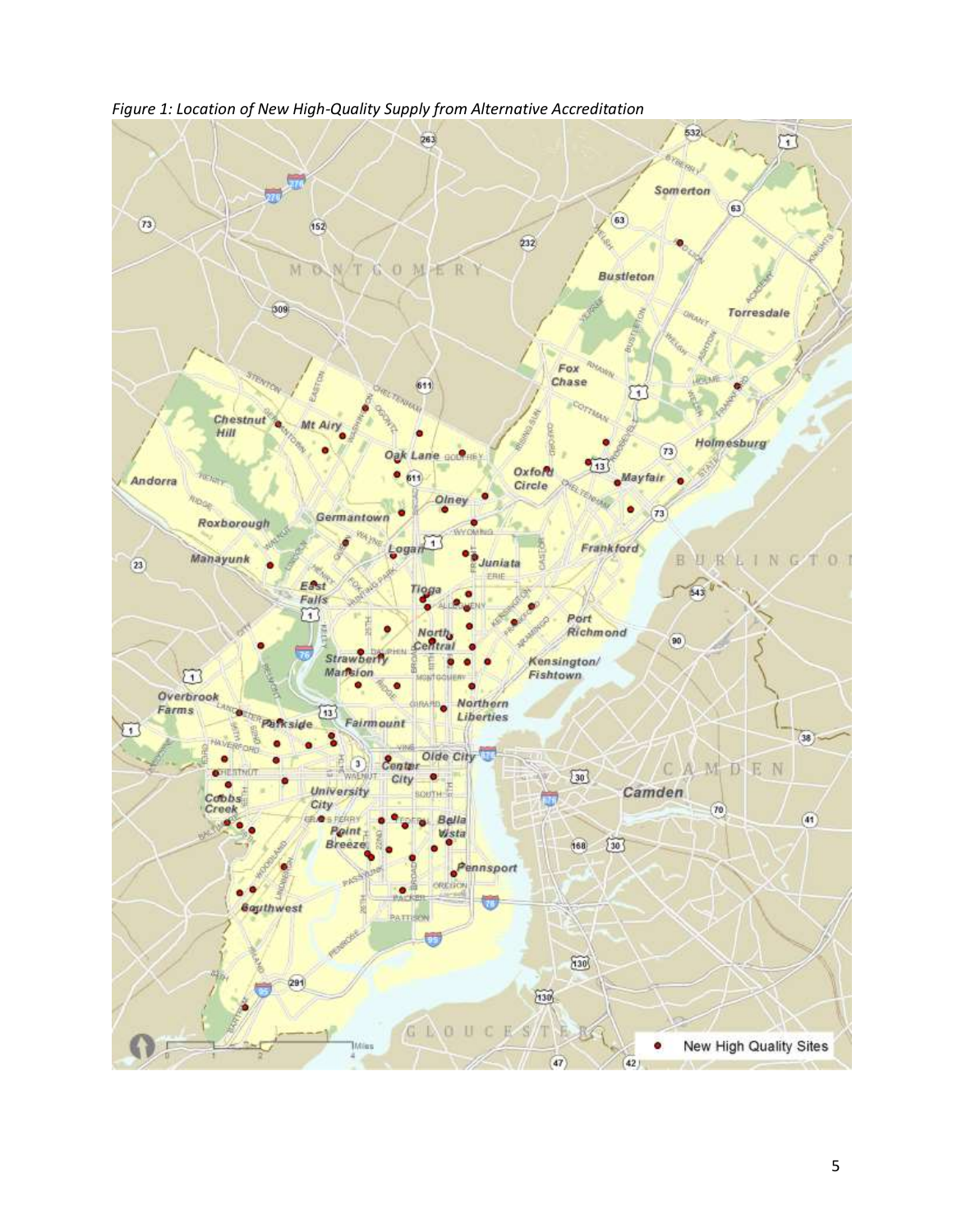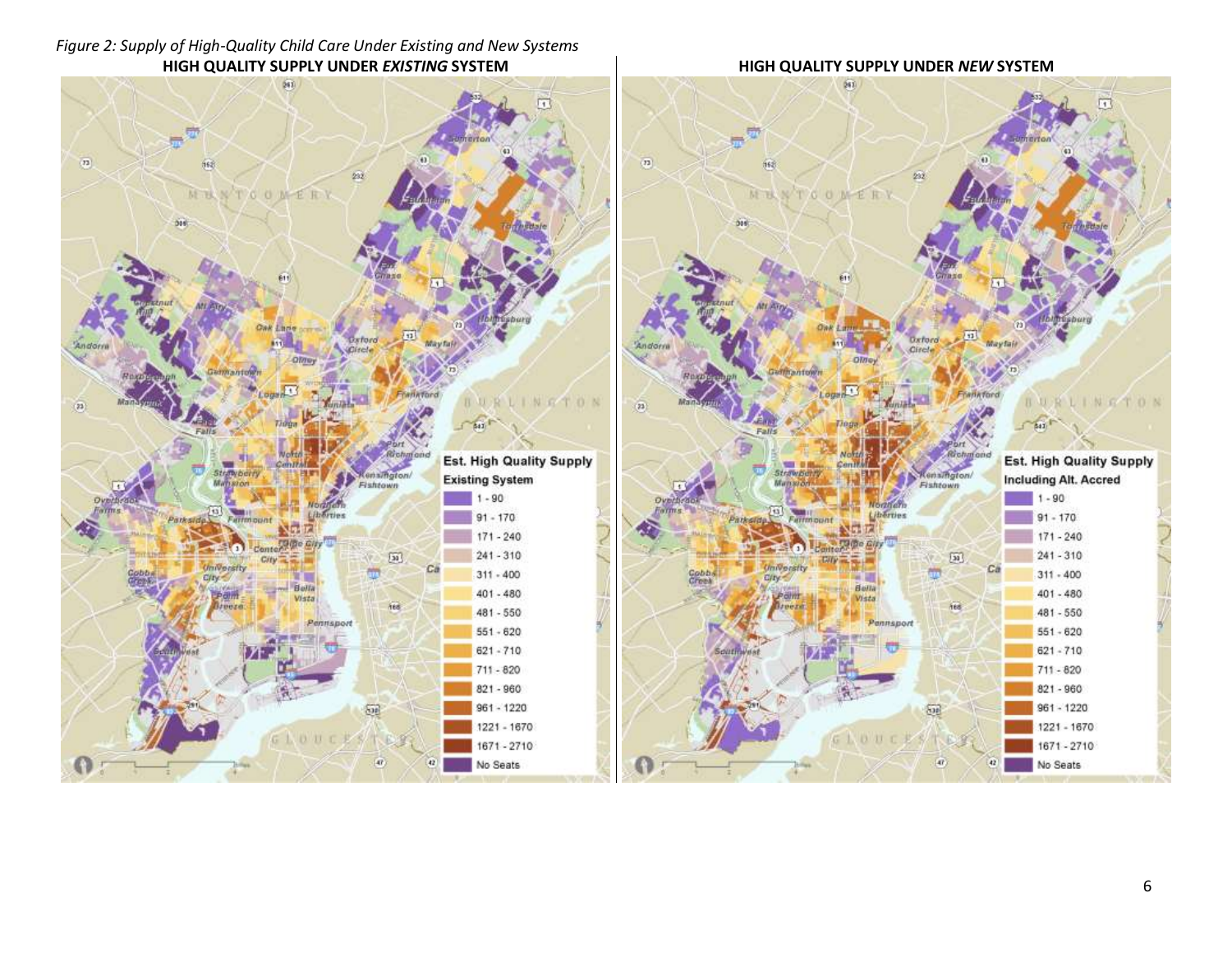#### **HIGH QUALITY GAPS UNDER** *EXISTING* **SYSTEM HIGH QUALITY GAPS UNDER** *NEW* **SYSTEM** $\overline{\omega}$  $\overline{\omega}$ 2021 2021  $\overline{\mathbf{u}}^{\mathbf{u}^{\mathbf{d}}}$  $\varpi^{\frac{1}{2} \theta}$ **CS**  $\overline{n}$  $\overline{\mathbf{m}}$  $552$  $\overrightarrow{152}$ 032 032 MONTSOMERY MONTEOMERY Bustle Biran **See** Sec. Torrimante Tottman Ches Chest Mr Atr Petty Petty Holmsson Hol  $\overline{12}$  $\overline{173}$  $13$ **Basic Basic** Mayfair Maytair. Andorra Andorra Germantown Germantowi Roxborough Roxborough  $\sqrt{2}$ Franktorn Frankfard, Manayunk BRAINGTO Manayunk BURLINGTO  $\langle n \rangle$  $\langle \overline{B} \rangle$ East<br>Fails  $\sqrt{342}$  $T$ 342 $^R$ EMI Falfa 61 61 Port Port Richmond Richmond  $\overline{90}$  $90)$ **Ster** Kensington/ Kensington/ **Allaciati**  $\omega$ Frantown  $\omega$ **APR** Fishtown. Overbrook Overbrook **Northern** Worthern Farms Farms Patricial Farmount  $\sqrt{12}$ Liberties Liberties **Fatem ount**  $\sqrt{2}$ m  $(a)$  $\overline{\mathbf{30}}$ m. Git <sup>11</sup> **Carlo** CAMDEN CAMDEN  $\sqrt{20}$  $\sqrt{20}$ ÿΠ Camden Camden in the control 带 Cobbs  $(n)$ . New High Quality Sites a) **High Quality Gap High Quality Gap**  $[30]$  $168.$  $\boxed{30}$  $168$ **Existing System** With Alt. Accreds Gap >1,000 Gap >1,000 Gugri Gap 300 to 1,000 Gap 300 to 1,000 Gap 100 to 300 Gap 100 to 300  $\widetilde{h\widetilde{u}\theta}$  $h30$ Gap 50 to 100 Gap 50 to 100 Gap  $< 50$  $\overline{\text{D3}}$ Gap  $< 50$  $138$ Surplus <75 Surplus < $75$ GEOUCES GEOUCEST Surplus >75 Surplus >75 G)  $42$  $47.$  $(42)$

# *Figure 3: Estimated Gaps in Supply of High-quality Child Care Under Existing New Rating Systems*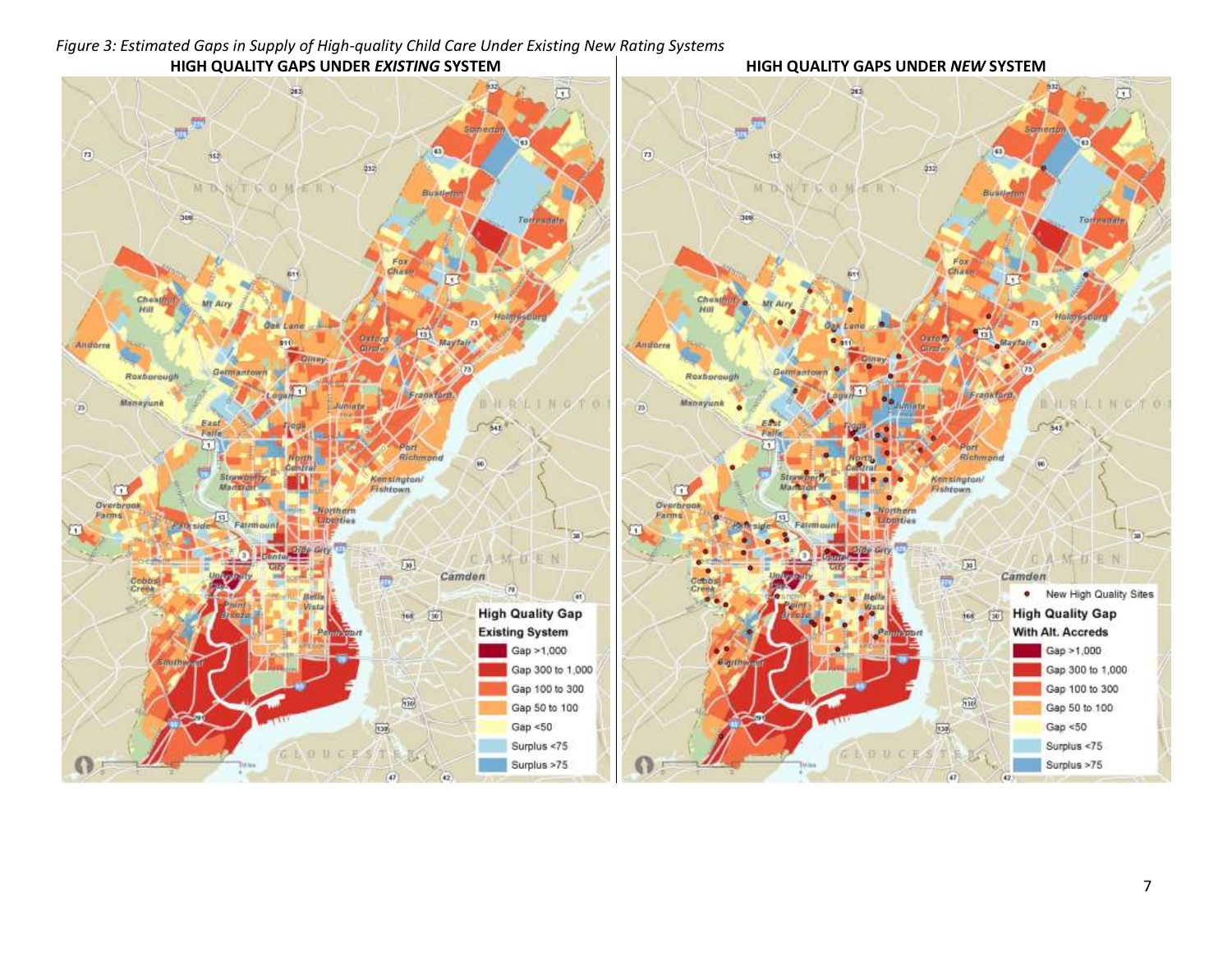# **Conclusion**

As the state's primary tool to evaluate the quality of childcare programs, Keystone STARS is at the heart of many different efforts to expand access to high-quality child care. This memo outlines the ways that recent changes to the program's rating system will impact the number of programs receiving three or four-STARs, the highest ratings available under the program. We anticipate that under the new rating system, a number of existing childcare programs will see their ratings improve without making substantial programmatic changes. These changes represent a significant change in the supply of highquality child care in Philadelphia. We estimate that under the new rating system the number of three and four-STAR programs in Philadelphia will increase by 47%, adding an additional 5,327 seats and growing the city's capacity in high-quality programs by 23%. These changes represent an increase in the amount high-quality seats due solely to the change in the standards, and are not associated with any changes in practices at these newly designated high-quality centers.

Since Reinvestment Fund began measuring supply and demand for child care in 2014, the sector has evolved substantially. In partnership with funders and local stakeholders, Reinvestment Fund's *Fund for Quality* has made substantial investments in growing the capacity of new and existing high-quality childcare centers in areas of need. With the passage of the Sugar-Sweetened Beverage Tax in 2016, the *PHLpreK* Initiative has begun expanding access to pre-k programs across Philadelphia. With support from the Vanguard Strong Start for Kids Program, Reinvestment Fund will soon begin expanding our analysis to identify needs within the infant and toddler segments of the childcare market, clearing the way for new opportunities to serve this important, yet not well-studied segment of the market.

Changes to Keystone STARS ratings pose a challenge for tracking the supply of high-quality child care in a consistent manor over time. With the new ratings regime likely to boost the number of centers identified as high-quality, care will be needed to interpret how the market for high-quality child care has changed over time. Still, with three years of data tracking investments in the supply of new high-quality child care, stakeholders can begin to understand how their efforts have impacted families' access to childcare. Although many of the largest benefits of the expansion of high-quality child care may not become apparent for many years, as the number of Philadelphia children entering kindergarten ready to learn and equipped with greater social and emotional skills grows, the city may begin to see early returns on its investments in childcare access.

Our work for the next three years will continue to be guided by our commitment to empirically-driven investments that improve access to high-quality child care. Quality ratings from the Keystone STARS program are an important input into this work. As the program continues to evolve so too will our analysis.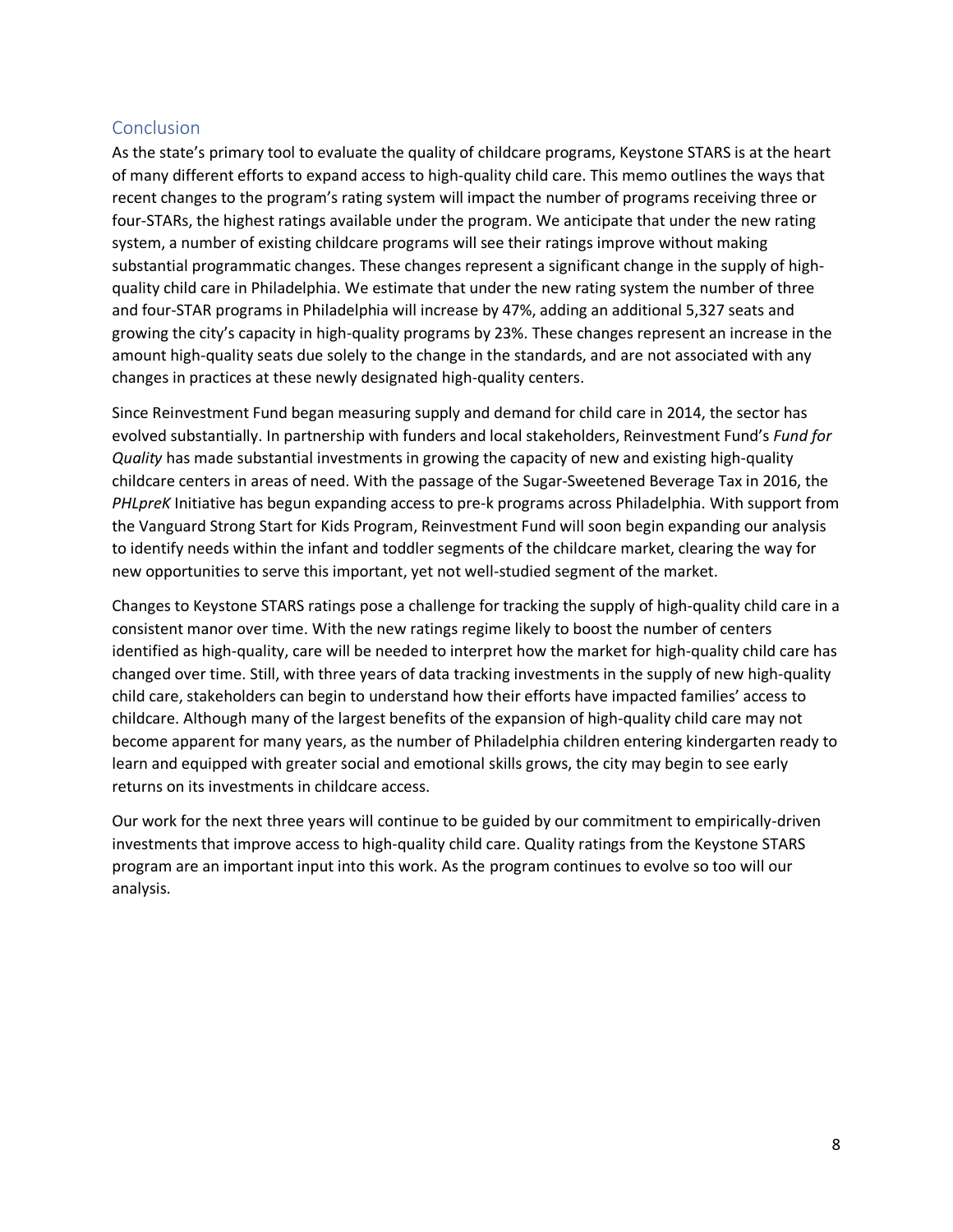This work is supported by a grant from The William Penn Foundation. The opinions expressed in this report are those of the authors and do not necessarily reflect the views of the William Penn Foundation. Other organizations involved in the provision, rating, funding and technical support to child care organizations around the city of Philadelphia also contributed invaluable subject matter expertise to this effort.

#### **Authors:**

Jacob L. Rosch, Research Associate Michael Norton, Chief Policy Analyst

### **About Reinvestment Fund**

Reinvestment Fund is a catalyst for change in low-income communities. We integrate data, policy and strategic investments to improve the quality of life in low-income neighborhoods. Using analytical and financial tools, we bring high-quality grocery stores, affordable housing, schools and health centers to the communities that need better access—creating anchors that attract investment over the long term and help families lead healthier, more productive lives. Learn more at [reinvestment.com.](http://www.reinvestment.com/)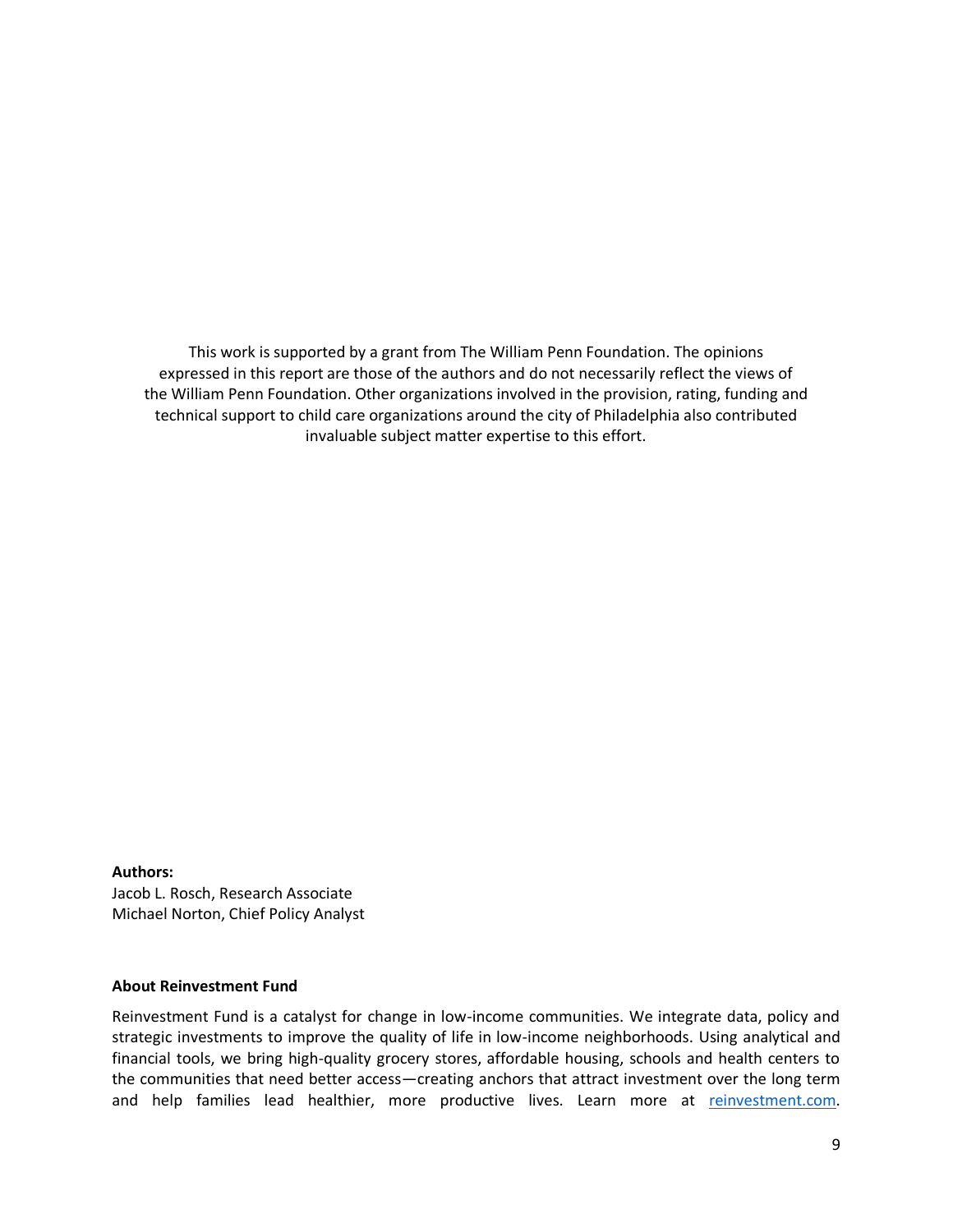| <b>1. 1.</b><br><b>Neighborhood</b> | <b>Total Supply</b> | $\bf\ddot{\phantom{1}}$<br><b>High-quality</b><br><b>Supply</b> | <b>New High-</b><br>quality Supply<br><b>Estimate</b> | <b>Change in</b><br><b>High-quality</b><br><b>Childcare</b> |
|-------------------------------------|---------------------|-----------------------------------------------------------------|-------------------------------------------------------|-------------------------------------------------------------|
| <b>ACADEMY GARDENS</b>              | 310                 | $\mathbf{0}$                                                    | $\mathbf 0$                                           | $\mathbf 0$                                                 |
| <b>ALLEGHENY WEST</b>               | 1,021               | 289                                                             | 347                                                   | $+58$                                                       |
| <b>ASHTON</b>                       | 144                 | $\boldsymbol{0}$                                                | $\boldsymbol{0}$                                      | $\boldsymbol{0}$                                            |
| <b>BELLA VISTA</b>                  | 315                 | $\mathbf 0$                                                     | $\mathbf 0$                                           | $\mathbf 0$                                                 |
| <b>BELLS CORNER</b>                 | 418                 | 318                                                             | 318                                                   | $\overline{0}$                                              |
| <b>BELMONT</b>                      | 901                 | 320                                                             | 437                                                   | $+117$                                                      |
| <b>BLUE BELL HILL</b>               | 42                  | $\boldsymbol{0}$                                                | $\mathbf 0$                                           | $\mathbf 0$                                                 |
| <b>BREWERYTOWN</b>                  | 503                 | 86                                                              | 124                                                   | $+38$                                                       |
| <b>BRIDESBURG</b>                   | 325                 | $\mathbf 0$                                                     | $\boldsymbol{0}$                                      | $\mathbf 0$                                                 |
| <b>BROOKHAVEN</b>                   | 11                  | $\boldsymbol{0}$                                                | $\mathbf 0$                                           | $\boldsymbol{0}$                                            |
| <b>BURHOLME</b>                     | 759                 | 116                                                             | 116                                                   | $\mathbf 0$                                                 |
| <b>BUSTLETON</b>                    | 1,025               | 232                                                             | 232                                                   | $\boldsymbol{0}$                                            |
| <b>CABOT</b>                        | 466                 | 221                                                             | 221                                                   | $\boldsymbol{0}$                                            |
| <b>CALLOWHILL/CHINATOWN NORTH</b>   | 51                  | $\Omega$                                                        | $\Omega$                                              | $\mathbf 0$                                                 |
| <b>CARROLL PARK</b>                 | 800                 | 184                                                             | 184                                                   | $\mathbf 0$                                                 |
| <b>CASTOR GARDENS</b>               | 890                 | 38                                                              | 76                                                    | $+38$                                                       |
| <b>CATHEDRAL PARK</b>               | 477                 | 163                                                             | 206                                                   | $+43$                                                       |
| <b>CECIL B MOORE</b>                | 361                 | $\mathbf 0$                                                     | 30                                                    | $+30$                                                       |
| <b>CEDAR PARK</b>                   | 507                 | 74                                                              | 74                                                    | $\mathbf 0$                                                 |
| <b>CEDARBROOK</b>                   | 1,350               | 136                                                             | 136                                                   | $\mathbf 0$                                                 |
| <b>CENTRAL ROXBOROUGH</b>           | 459                 | $\mathbf 0$                                                     | $\mathbf 0$                                           | $\boldsymbol{0}$                                            |
| <b>CHESTNUT HILL</b>                | 806                 | 194                                                             | 194                                                   | $\boldsymbol{0}$                                            |
| <b>CHINATOWN</b>                    | 849                 | 631                                                             | 631                                                   | $\overline{0}$                                              |
| <b>COBBS CREEK</b>                  | 3,480               | 423                                                             | 527                                                   | $+104$                                                      |
| <b>DUNLAP</b>                       | 108                 | $\boldsymbol{0}$                                                | $\boldsymbol{0}$                                      | $\boldsymbol{0}$                                            |
| <b>EAST FALLS</b>                   | 587                 | 173                                                             | 211                                                   | $+38$                                                       |
| <b>EAST GERMANTOWN</b>              | 896                 | 49                                                              | 49                                                    | 0                                                           |
| <b>EAST KENSINGTON</b>              | 310                 | 260                                                             | 260                                                   | $\overline{0}$                                              |
| <b>EAST MT. AIRY</b>                | 1,286               | 75                                                              | 153                                                   | $+78$                                                       |
| <b>EAST OAK LANE</b>                | 958                 | 435                                                             | 459                                                   | $+24$                                                       |
| <b>EAST PARKSIDE</b>                | 328                 | 6                                                               | 6                                                     | $\overline{0}$                                              |
| <b>EAST POPLAR</b>                  | 367                 | 89                                                              | 129                                                   | $+40$                                                       |
| <b>EAST TIOGA</b>                   | 678                 | 138                                                             | 373                                                   | $+235$                                                      |
| <b>EAST TORRESDALE</b>              | 31                  | 0                                                               | $\mathbf 0$                                           | 0                                                           |
| <b>EASTWICK</b>                     | 646                 | 31                                                              | 31                                                    | $\mathbf 0$                                                 |
| <b>FAIRHILL</b>                     | 843                 | 571                                                             | 671                                                   | $+100$                                                      |
| <b>FAIRMOUNT</b>                    | 216                 | $\boldsymbol{0}$                                                | $\boldsymbol{0}$                                      | $\mathbf 0$                                                 |

# **Appendix A: Old and New High-quality Supply by Neighborhood**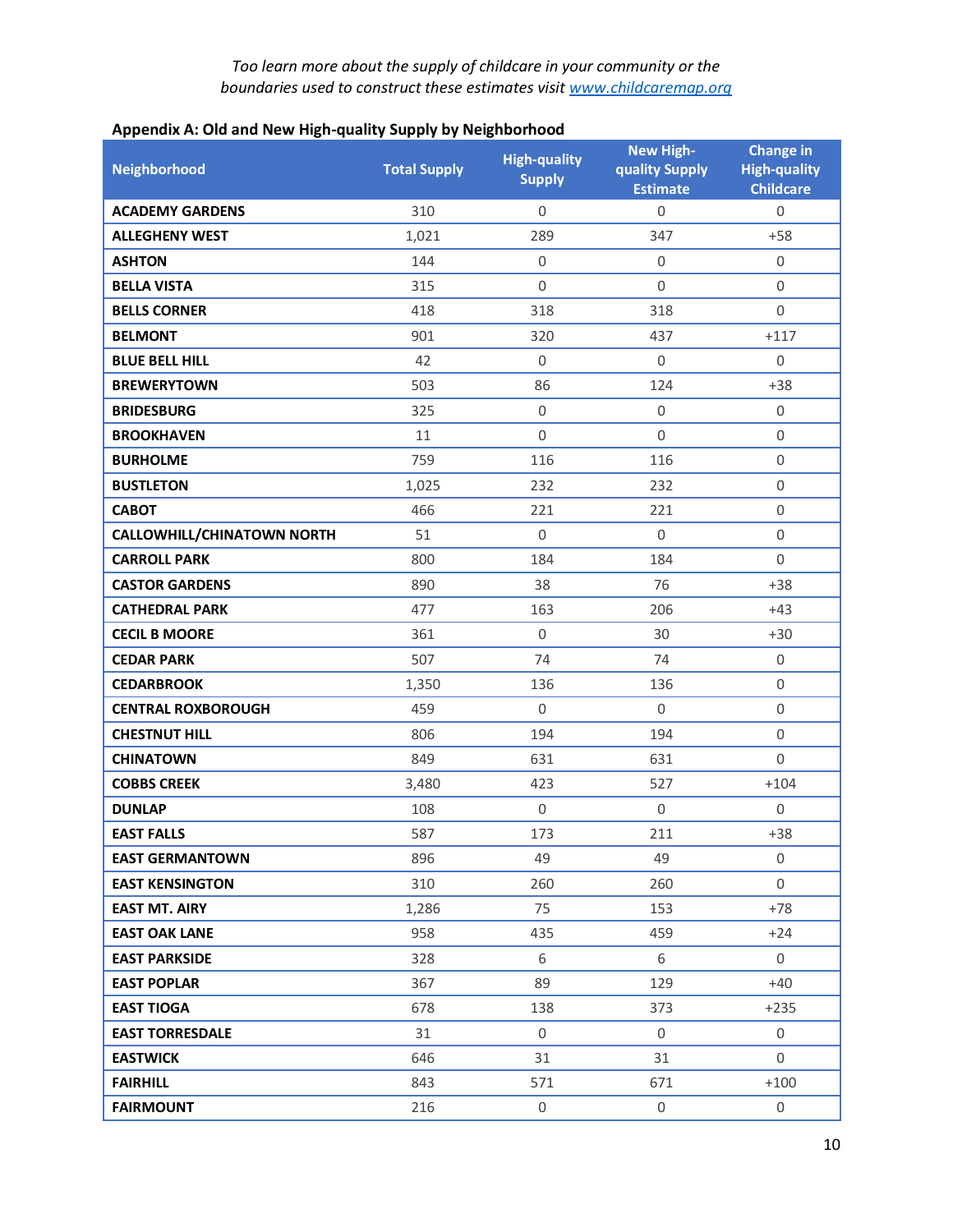| Neighborhood                 | <b>Total Supply</b> | <b>High-quality</b><br><b>Supply</b> | <b>New High-</b><br>quality Supply<br><b>Estimate</b> | <b>Change in</b><br><b>High-quality</b><br><b>Childcare</b> |
|------------------------------|---------------------|--------------------------------------|-------------------------------------------------------|-------------------------------------------------------------|
| <b>FELTONVILLE</b>           | 1,076               | 185                                  | 365                                                   | $+180$                                                      |
| <b>FERN ROCK</b>             | 387                 | $\boldsymbol{0}$                     | $\boldsymbol{0}$                                      | $\boldsymbol{0}$                                            |
| <b>FISHTOWN</b>              | 298                 | $\boldsymbol{0}$                     | $\mathbf 0$                                           | $\overline{0}$                                              |
| <b>FORGOTTEN BLOCKS</b>      | 128                 | $\boldsymbol{0}$                     | $\mathbf 0$                                           | $\boldsymbol{0}$                                            |
| <b>FOX CHASE</b>             | 181                 | 81                                   | 81                                                    | $\boldsymbol{0}$                                            |
| <b>FRANCISVILLE</b>          | 583                 | 119                                  | 119                                                   | $\mathbf 0$                                                 |
| <b>FRANKFORD</b>             | 2,383               | 918                                  | 918                                                   | $\boldsymbol{0}$                                            |
| <b>FRANKFORD VALLEY</b>      | 331                 | 12                                   | 12                                                    | $\boldsymbol{0}$                                            |
| <b>GARDEN COURT</b>          | 97                  | $\boldsymbol{0}$                     | $\Omega$                                              | $\overline{0}$                                              |
| <b>GERMANTOWN</b>            | 4,140               | 746                                  | 832                                                   | $+86$                                                       |
| <b>GIRARD COLLEGE</b>        | 43                  | $\boldsymbol{0}$                     | $\mathbf 0$                                           | $\mathbf 0$                                                 |
| <b>GIRARD ESTATE</b>         | 32                  | $\boldsymbol{0}$                     | $\Omega$                                              | $\overline{0}$                                              |
| <b>GRAYS FERRY</b>           | 807                 | 262                                  | 435                                                   | $+173$                                                      |
| <b>HADDINGTON</b>            | 1,331               | 154                                  | 194                                                   | $+40$                                                       |
| <b>HARROWGATE</b>            | 880                 | 671                                  | 671                                                   | $\mathbf 0$                                                 |
| <b>HAWTHORNE</b>             | 108                 | $\boldsymbol{0}$                     | $\mathbf 0$                                           | $\boldsymbol{0}$                                            |
| <b>HOLMESBURG</b>            | 439                 | 90                                   | 90                                                    | $\mathbf 0$                                                 |
| <b>HUNTING PARK</b>          | 1,066               | 418                                  | 605                                                   | $+187$                                                      |
| HUNTING PARK INDUSTRIAL AREA | 145                 | 78                                   | 78                                                    | $\mathbf 0$                                                 |
| <b>JUNIATA PARK</b>          | 998                 | 155                                  | 155                                                   | $\Omega$                                                    |
| <b>KENSINGTON</b>            | 842                 | 222                                  | 376                                                   | $+154$                                                      |
| <b>KENSINGTON SOUTH</b>      | 52                  | $\boldsymbol{0}$                     | 40                                                    | $+40$                                                       |
| <b>KINGSESSING</b>           | 1,922               | 481                                  | 628                                                   | $+147$                                                      |
| <b>LAWNCREST</b>             | 491                 | 48                                   | 48                                                    | $\mathbf 0$                                                 |
| <b>LAWNDALE</b>              | 1,114               | 225                                  | 225                                                   | $\boldsymbol{0}$                                            |
| <b>LEXINGTON</b>             | 164                 | $\boldsymbol{0}$                     | $\mathbf 0$                                           | $\boldsymbol{0}$                                            |
| <b>LOGAN</b>                 | 1,312               | 253                                  | 291                                                   | $+38$                                                       |
| <b>LOGAN SQUARE</b>          | 1,509               | 264                                  | 310                                                   | $+46$                                                       |
| <b>LUDLOW</b>                | 231                 | 0                                    | 0                                                     | $\mathbf 0$                                                 |
| <b>MANAYUNK</b>              | 403                 | $\mathbf{0}$                         | $\Omega$                                              | $\Omega$                                                    |
| <b>MANTUA</b>                | 1,009               | 771                                  | 851                                                   | $+80$                                                       |
| <b>MARKET EAST</b>           | 233                 | 213                                  | 213                                                   | $\mathbf 0$                                                 |
| <b>MAYFAIR</b>               | 1,376               | 613                                  | 667                                                   | $+54$                                                       |
| <b>MELROSE PARK GARDENS</b>  | 421                 | 6                                    | 421                                                   | $+415$                                                      |
| <b>MILL CREEK</b>            | 559                 | 192                                  | 237                                                   | $+45$                                                       |
| <b>MILLBROOK</b>             | 352                 | 229                                  | 229                                                   | $\mathbf{0}$                                                |
| <b>MORRELL PARK</b>          | 248                 | 68                                   | 68                                                    | $\mathbf 0$                                                 |
| <b>MORRIS PARK</b>           | 644                 | 166                                  | 166                                                   | 0                                                           |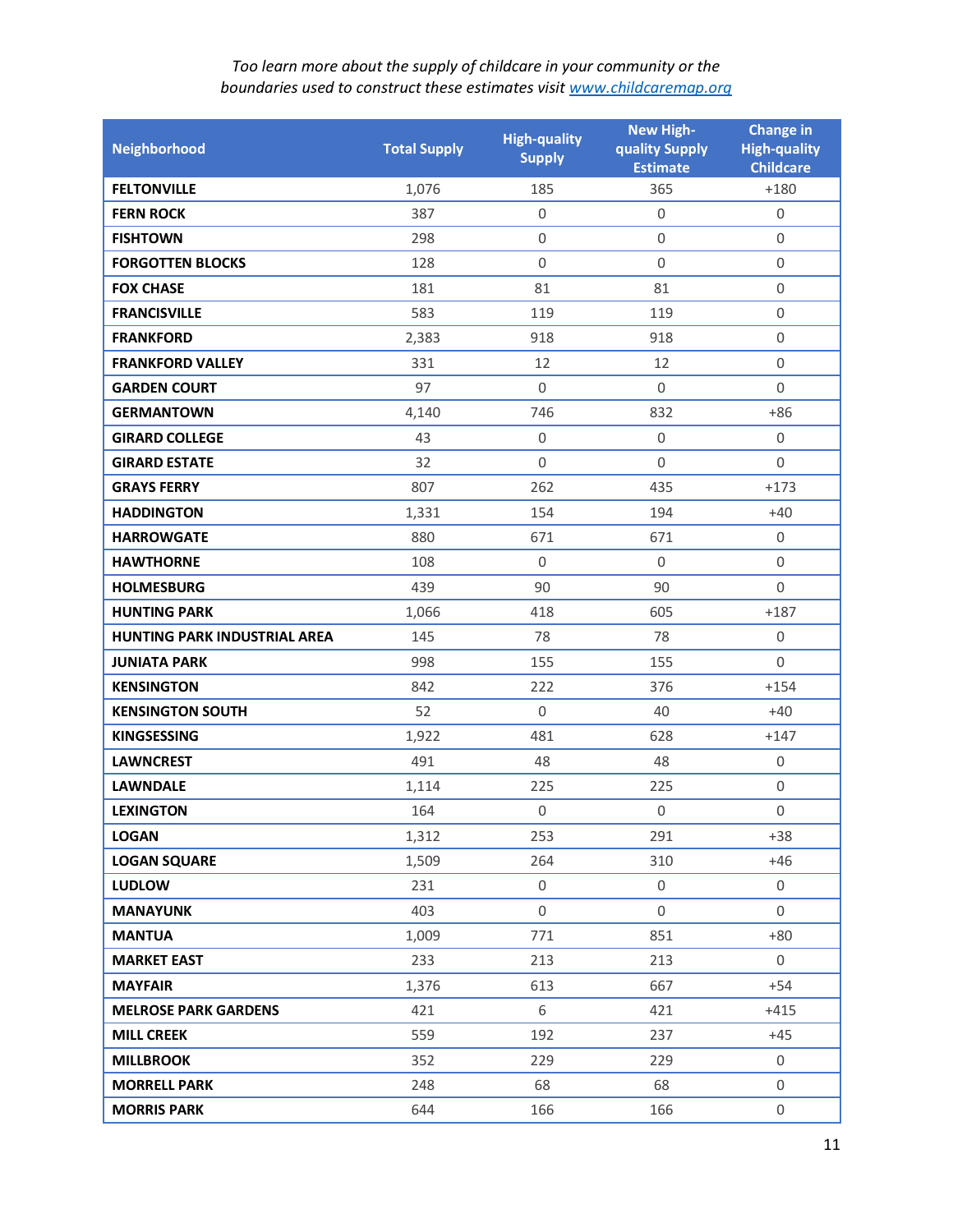| Neighborhood                               | <b>Total Supply</b> | <b>High-quality</b><br><b>Supply</b> | <b>New High-</b><br>quality Supply<br><b>Estimate</b> | <b>Change in</b><br><b>High-quality</b><br><b>Childcare</b> |
|--------------------------------------------|---------------------|--------------------------------------|-------------------------------------------------------|-------------------------------------------------------------|
| <b>NICETOWN</b>                            | 979                 | 254                                  | 277                                                   | $+23$                                                       |
| <b>NORRIS SQUARE</b>                       | 594                 | 291                                  | 528                                                   | $+237$                                                      |
| <b>NORTH CENTRAL</b>                       | 1,824               | 513                                  | 653                                                   | $+140$                                                      |
| <b>NORTH PHILA.</b>                        | 734                 | 371                                  | 451                                                   | $+80$                                                       |
| <b>NORTHERN LIBERTIES</b>                  | 248                 | $\boldsymbol{0}$                     | $\mathbf 0$                                           | $\mathbf 0$                                                 |
| <b>NORTHWOOD</b>                           | 215                 | 132                                  | 132                                                   | $\Omega$                                                    |
| <b>OGONTZ</b>                              | 2,544               | 454                                  | 532                                                   | $+78$                                                       |
| <b>OLD CITY</b>                            | 627                 | 220                                  | 220                                                   | $\mathbf 0$                                                 |
| <b>OLDE KENSINGTON</b>                     | 282                 | 133                                  | 133                                                   | $\Omega$                                                    |
| <b>OLDE RICHMOND</b>                       | 87                  | $\mathbf{0}$                         | 40                                                    | $+40$                                                       |
| <b>OLNEY</b>                               | 2,538               | 199                                  | 350                                                   | $+151$                                                      |
| <b>OTHER AREAS</b>                         | 853                 | 515                                  | 545                                                   | $+30$                                                       |
| <b>OVERBROOK</b>                           | 1,420               | 60                                   | 118                                                   | $+58$                                                       |
| <b>OVERBROOK FARMS</b>                     | 437                 | 80                                   | 80                                                    | $\mathbf 0$                                                 |
| <b>OVERBROOK PARK</b>                      | 606                 | $\Omega$                             | $\Omega$                                              | $\mathbf 0$                                                 |
| <b>OXFORD CIRCLE</b>                       | 739                 | 228                                  | 228                                                   | $\boldsymbol{0}$                                            |
| <b>PACKER PARK</b>                         | 163                 | $\boldsymbol{0}$                     | $\mathbf 0$                                           | $\boldsymbol{0}$                                            |
| <b>PARADISE</b>                            | 445                 | 290                                  | 290                                                   | $\mathbf 0$                                                 |
| <b>PARKWOOD</b>                            | 174                 | 163                                  | 163                                                   | $\boldsymbol{0}$                                            |
| <b>PENNSPORT</b>                           | 122                 | $\boldsymbol{0}$                     | $\mathbf 0$                                           | $\mathbf 0$                                                 |
| <b>PENNYPACK WOODS</b>                     | 100                 | $\Omega$                             | 100                                                   | $+100$                                                      |
| <b>POINT BREEZE</b>                        | 1,245               | 200                                  | 355                                                   | $+155$                                                      |
| <b>PORT RICHMOND</b>                       | 173                 | 79                                   | 79                                                    | $\boldsymbol{0}$                                            |
| <b>POWELTON VILLAGE</b>                    | 195                 | $\boldsymbol{0}$                     | $\Omega$                                              | $\mathbf 0$                                                 |
| <b>QUEEN VILLAGE</b>                       | 489                 | 94                                   | 94                                                    | $\boldsymbol{0}$                                            |
| <b>RHAWNHURST</b>                          | 970                 | 455                                  | 455                                                   | 0                                                           |
| RITTENHOUSE SQ.                            | 1,092               | 250                                  | 574                                                   | $+324$                                                      |
| <b>SAUNDERS PARK</b>                       | 96                  | 0                                    | 0                                                     | $\mathbf 0$                                                 |
| <b>Shared by PARADISE &amp; EAST FALLS</b> | 66                  | $\boldsymbol{0}$                     | $\boldsymbol{0}$                                      | $\mathsf{O}\xspace$                                         |
| <b>SHARSWOOD</b>                           | 235                 | $\mathbf{0}$                         | $\overline{0}$                                        | $\mathbf 0$                                                 |
| <b>SHAWMONT VALLEY</b>                     | 123                 | 0                                    | $\boldsymbol{0}$                                      | $\mathbf 0$                                                 |
| <b>SOCIETY HILL</b>                        | 561                 | $\boldsymbol{0}$                     | $\mathbf 0$                                           | $\mathbf 0$                                                 |
| <b>SOMERTON</b>                            | 1,553               | 456                                  | 474                                                   | $+18$                                                       |
| <b>SOUTH PHILADELPHIA</b>                  | 3,281               | 791                                  | 1,125                                                 | $+334$                                                      |
| <b>SOUTHWEST</b>                           | 2,482               | 463                                  | 723                                                   | $+260$                                                      |
| SOUTHWEST CENTER CITY                      | 637                 | 149                                  | 149                                                   | $\mathbf 0$                                                 |
| <b>SPRING GARDEN</b>                       | 10                  | 0                                    | 0                                                     | $\mathbf 0$                                                 |
| <b>SPRUCE HILL</b>                         | 832                 | 438                                  | 438                                                   | $\boldsymbol{0}$                                            |